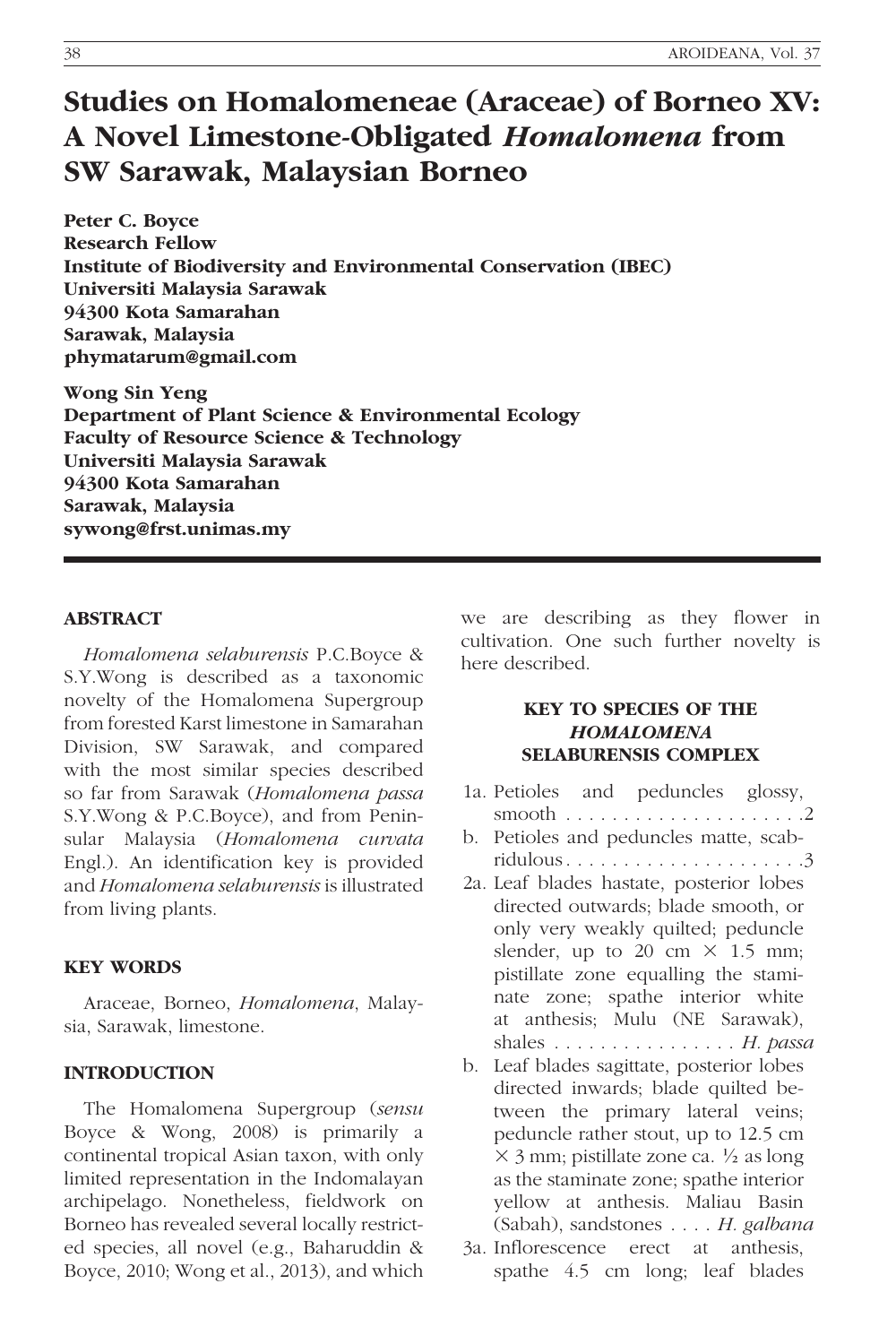adaxially semi-glossy, primary veins flush adaxially; petioles green. W. Malaysia, granites . . . . . . H. curvata

- b. Inflorescence nodding at anthesis; spathe ca. 6.5 cm long; leaf blades adaxially highly polished, primary veins impressed adaxially; petioles deep reddish brown. S.W. Sarawak, limestone... H. selaburensis sp. nov.
- Homalomena selaburensis P.C. Boyce & S.Y. Wong, sp. nov. Type: Malaysian Borneo, Sarawak, Samarahan ["1<sup>st</sup> Division''], Serian [District], Tebedu [Subdistrict], Bukit Peyang, km 10 Tebekang/Tebedu ('Tebedo') Rd., 1°9'0.00"N  $110^{\circ}25'0.01''$ E (coordinates retrieved from Google Earth), 23 June 1983, Yii Puan Ching & Haji Othman S.46215 (holo K!; iso KEP!; L!, SAR!; US). Figs. 1, 2 and 3.

#### **Diagnosis**

Homalomena selaburensis differs from all other species of the Homalomena Supergroup by the combination of matte, scabridulous petioles and peduncles, inflorescences nodding at anthesis, and leaf blades adaxially highly polished. It is the only limestone-associated species of the Homalomena Supergroup so far known.

## Description

Medium clumping evergreen, aromatic (reminiscent of lime peel) mesophytic herbs to 55 cm tall. **Stem** epigeal, erect, leafy, later the older parts leafless and decumbent with the active tip ascending. Leaves ca. 6 per module, ca. 8–10 together; modules subtended by a conspicuously 2 keeled **prophyll** up to 8 cm long; **petioles** up to 22 cm long, sheathing for ca. 1/3 their length, ascending to spreading, flexing slightly upwards at the 2–3 cm long pulvinus occurring ca. 2/3 along the petiole length, with 1/3 of the petiole lying distal to the pulvinus, petiole above the petiolar sheath D-shaped in cross section, with the distal-most ca. 6 cm shallowly dorsally grooved, the dorsal edges bluntly rounded, petiole dull reddish-brown, colour deeper towards the base, minutely scabridulous;

petiolar sheath conspicuous, persistent, margins incurved except, sheath coloured as for petiole, or somewhat darker; **blade** up to  $20 \times 13$  cm; cordiform, posterior lobes parallel to somewhat incurved, rounded, sinus obtuse, apex acute, tubular-mucronate for ca. 2 mm, highly polished medium green adaxially, matte subglaucous pale green with conspicuous darker pellucid striate interprimary venation especially near the blade margin, these more conspicuous on younger leaves; midrib moderately conspicuous, impressed adaxially, rounded-raised abaxially; primary lateral veins up to 8 per side, the lower 3 arising  $\pm$  simultaneously and associated with the posterior lobes, impressed adaxially, slightly raised abaxially; interprimary veins of two types, one type alternating with primaries and only slightly less conspicuous, the second type comprising conspicuous pellucid darker veins, these very numerous and sometimes branching just after they exit the midrib; secondary and tertiary venation  $\pm$  invisible. Inflorescences up to 7 together, produced sequentially in a simple synflorescence; **peduncle** rather stout, up to 15 cm  $\times$  5 mm, medium green heavily speckled reddish brown, the colour intensifying towards the base, spreading with the inflorescence nodding at anthesis, inflorescence with spathe opening ventrally relative to the peduncle; spathe spreading at pistillate anthesis, broadly ovate-ellipsoid, not constricted, ca.  $6.5 \times 3 \times 1.5$  cm deep at anthesis, tipped with a rostrate mucro 5 mm long, margins reflexing during anthesis, spathe medium green in bud, in bid the exterior bright medium green, glossy, at anthesis exterior green and interior greenish white with numerous minute paler glands. Spa- $\mathbf{d}$ ix ca. 2/3 length of the spathe, 4 cm long including the stipe; **stipe** obliquely inserted on the peduncle, oblique, ca. 5 mm long on its longest side, ca. 3 mm diam., glossy very pale green; **pistillate flower zone** ca.  $1/3$  the length of the spadix, ca. 1.2  $\times$ 0.8 cm; **pistils** somewhat loosely arranged, almost cylindrical, ca.  $1 \times 0.6$  mm, pale green; **style** very short, slightly narrower than the ovary; **stigma** almost equalling the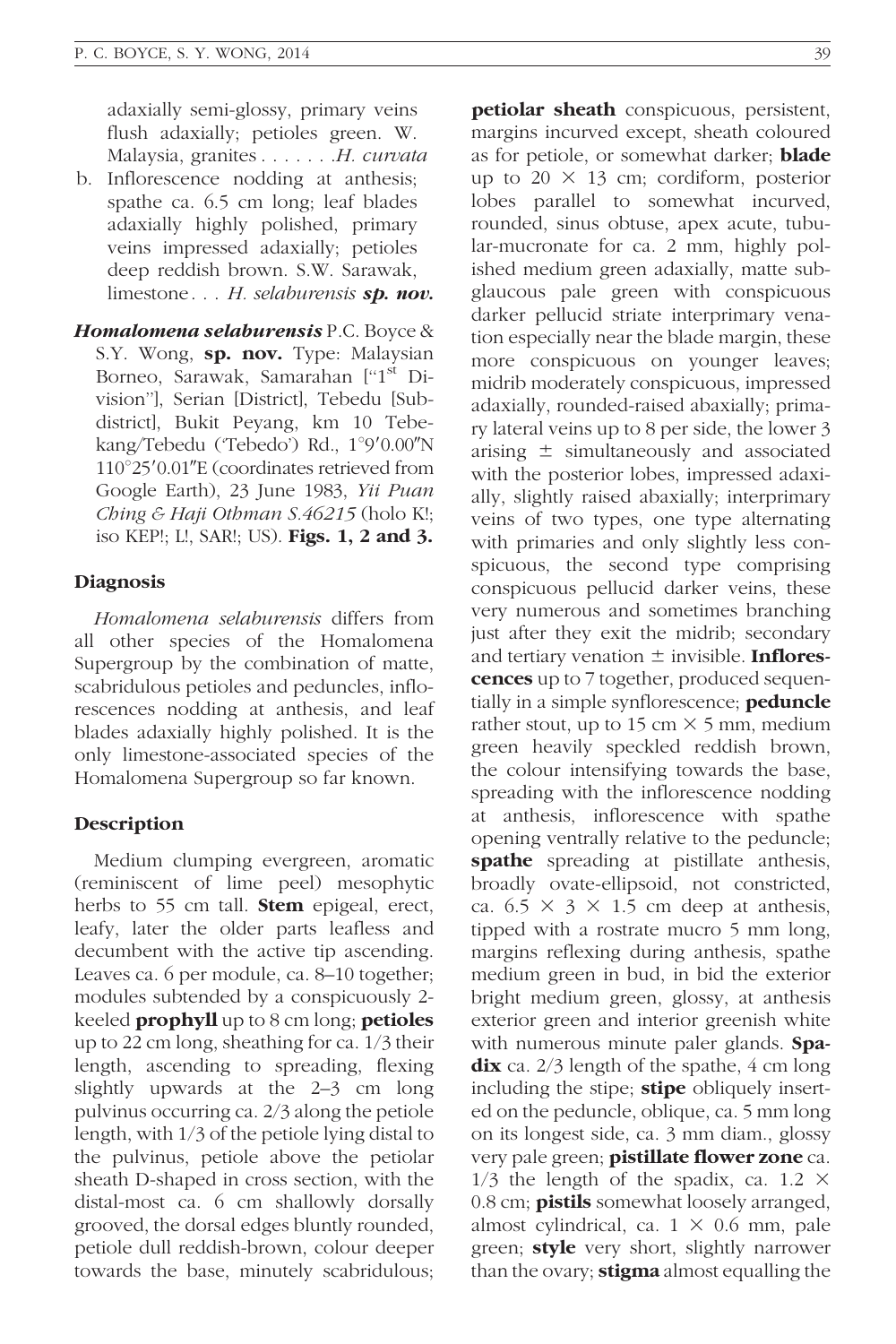

Fig. 1. Homalomena selaburensis P.C.Boyce & S.Y.Wong. A. Flowering plant in habitat. Note the highly polished leaf blades. B. Plant in habitat with the matte abaxial surface of the leaf blades and scabridulous petioles visible. C. Details of developing inflorescences. **A–C** from  $AR-1730$ . Images  $^{\circ}$  P.C.Boyce.

ovary in width, capitate, greyish white, papillate at pistillate anthesis; interpistillar staminodes oblong-clavate on a short, very slender stipe, staminode slightly exceeding the height of the

associated pistil, ivory-white, the lowermost reflexing markedly against the stipe; staminate flower zone contiguous with the pistillate flower zone, ca.  $2 \times 1.7$  cm, bluntly ellipsoid, ivory; staminate flowers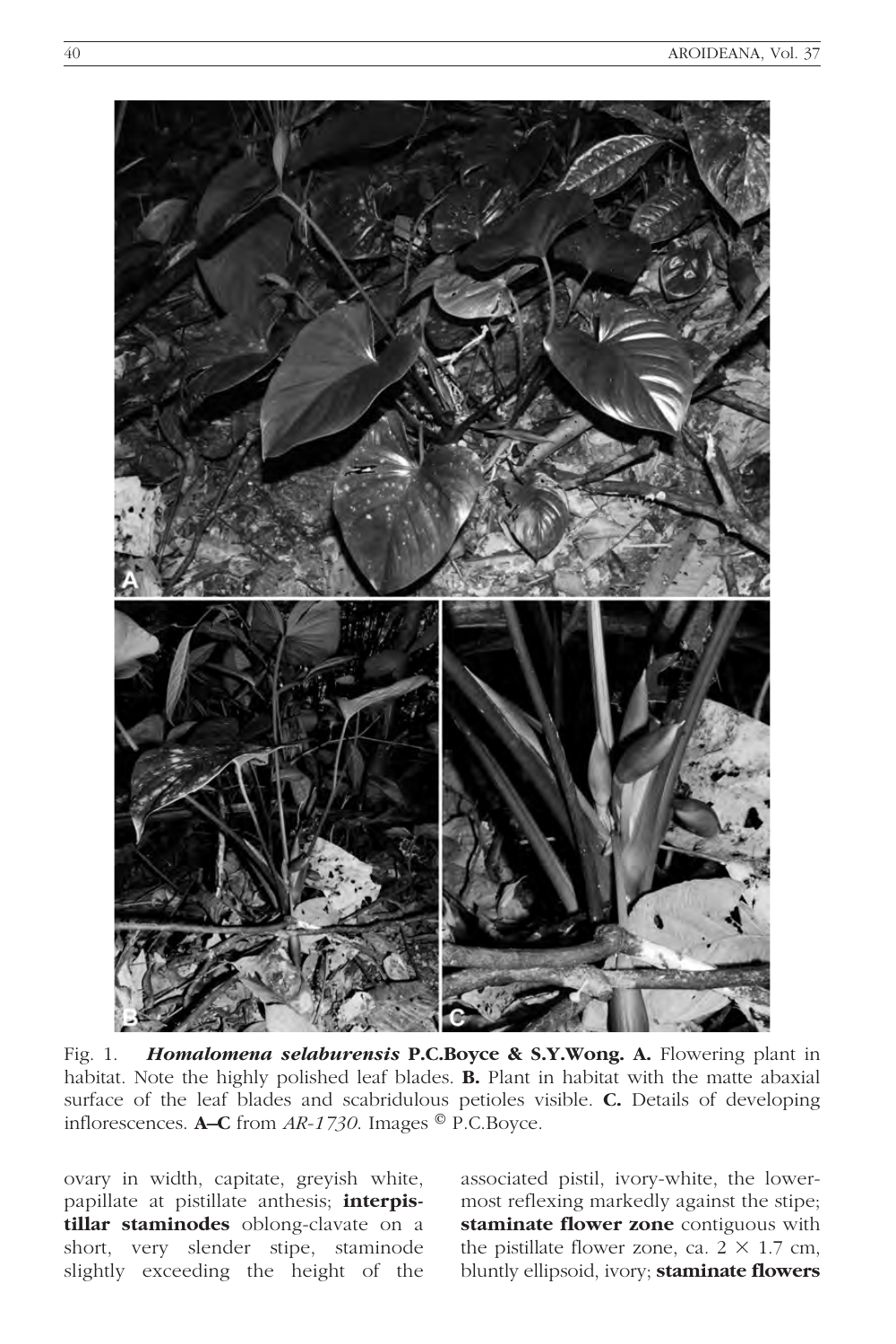

Fig. 2. **Homalomena selaburensis P.C.Boyce & S.Y.Wong. A.** Flowering plant in cultivation. Note the nodding inflorescence. B. Inflorescence at pistillate anthesis, with several unidentified Colocasiomyia flies. C. Spadix at pistillate anthesis. D. Detail of pistillate flower zone. E. Detail of staminate flower zone. A–E from AR-2170. Images © P.C.Boyce.

3–4-staminate, stamens each with two anthers; stamens elongate-globose, connective embedded and  $\pm$  invisible; thecae opening by a conspicuous lateral slit. Infructescence pendent, spathe fully persistent and turning deep green, ellipsoid, ca. 5.5  $\times$  2 cm; **fruit** and **seeds** not observed.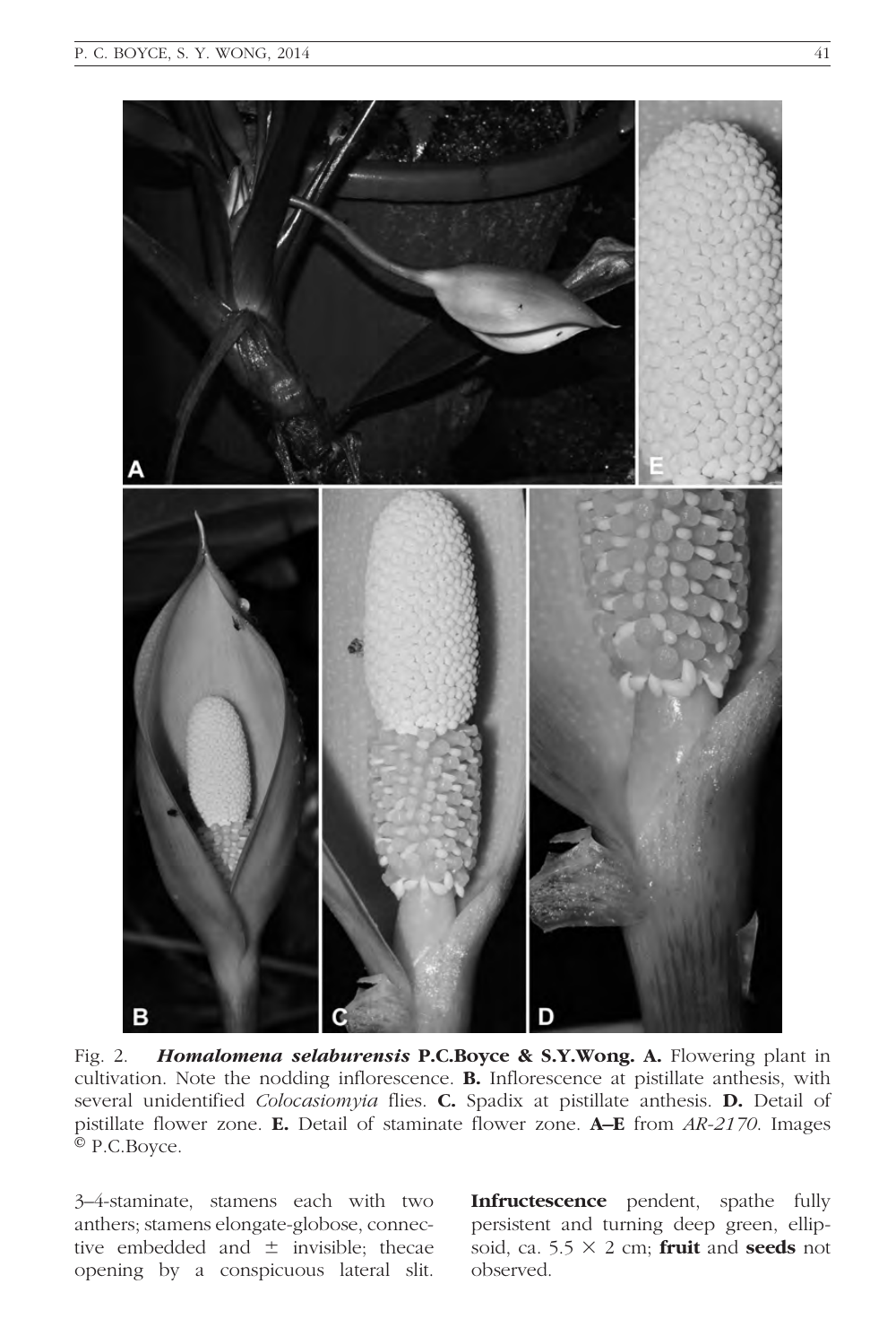

Fig. 3. Homalomena selaburensis P.C.Boyce & S.Y.Wong. Holotype: Yii Puan Ching & Haji Othman S.46215. Image ® Herbarium, Royal Botanic Gardens, Kew. Used with permission.